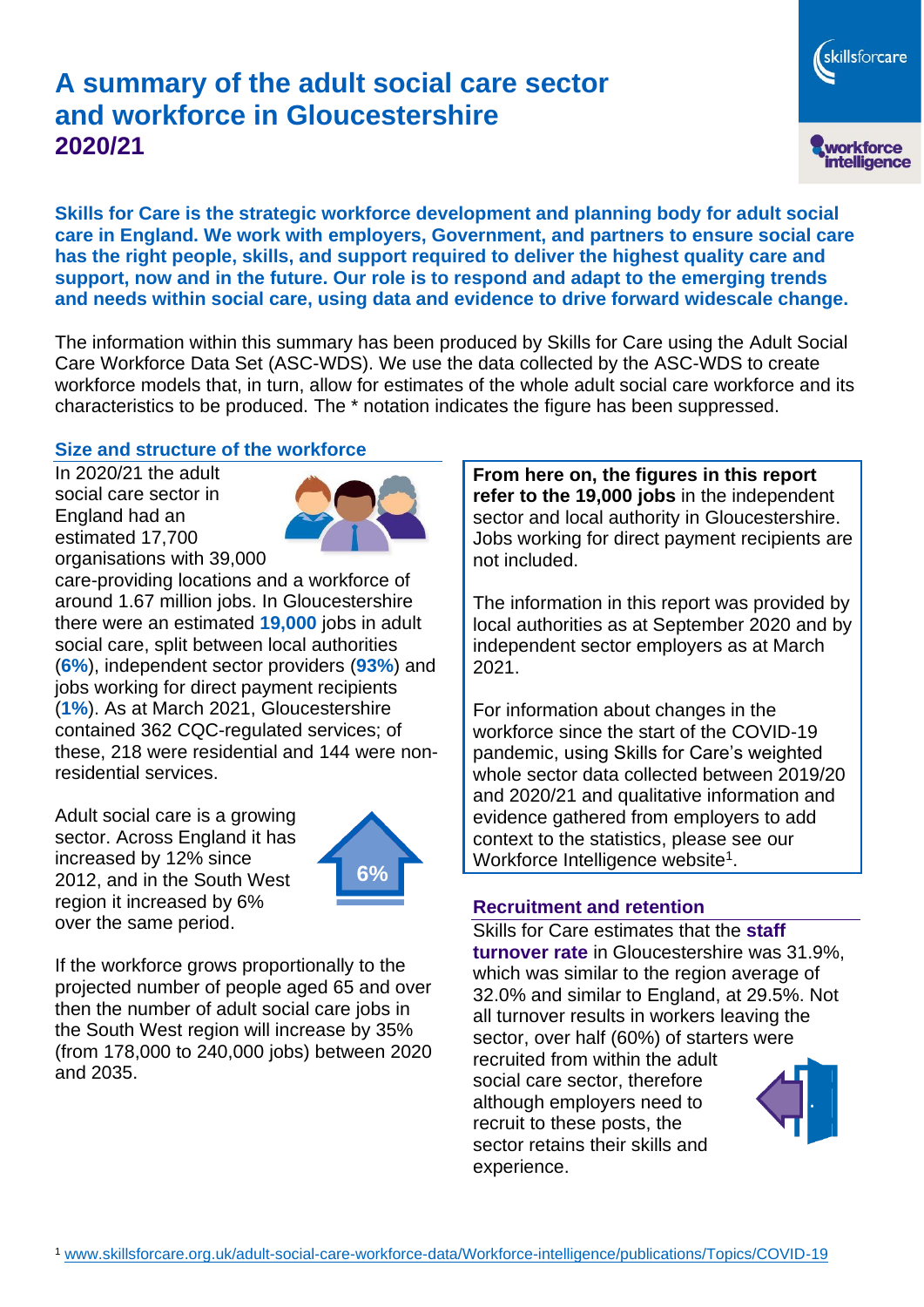Adult social care has an experienced 'core' of workers. Workers in Gloucestershire had on average **9.1 years of experience in the sector** and 83% of the workforce had been working in the sector for at least three years.

Using both workforce intelligence evidence and our links with employers and stakeholders across England, we know that recruitment and retention is one of the largest issues faced by employers. We have many resources and tools available to help, for example the 'Values-based recruitment and retention toolkit'<sup>2</sup> and 'Seeing potential: widen your talent pool'. <sup>3</sup> For more information please visit: [www.skillsforcare.org.uk/recruitment-retention](http://www.skillsforcare.org.uk/recruitment-retention)

#### **Employment information**

We estimate Gloucestershire had **19,000** adult social care jobs employed in the local authority and independent sectors. These included 1,400 managerial roles, 650 regulated professionals, 14,000 direct care (including 12,000 care workers), and 2,900 other-non-care proving roles.

The average number of **sickness days** taken in the last year in Gloucestershire was 10.1, (9.4 in South West and 9.5 across England). With an estimated directly employed workforce of 17,000, this would mean employers in Gloucestershire lost approximately **172,000 days to sickness in 2020/21**. In England levels of staff sickness have nearly doubled over the course of the pandemic between 2019/20 and 2020/21, in total around 6 million extra days were lost to sickness than in the year before.

Less than a quarter (17%) of the workforce in Gloucestershire were on zero-hours contracts. Over half (56%) of the workforce usually worked full-time hours and 44% were parttime.

#### **Chart 1. Proportion of workers on zero hours contracts by area**

England South West **Gloucestershire** 



### **Workforce demographics**

The majority (81%) of the workforce in Gloucestershire were female, and the average age was 43.1 years old.



Workers aged 24 and under made up 11% of the workforce and workers aged over 55 represented 25%. Given this age profile approximately 4,800 people will be reaching retirement age in the next 10 years.

Nationality varied by region, in England 83% of the workforce identified as British, while in the South West region this was 86%. An estimated 83% of the workforce in Gloucestershire identified as British, 9% identified as of an EU nationality and 8% a non-EU nationality, therefore there was a similar reliance on EU and non-EU workers.

### **Pay**



Table 1 shows the full-time equivalent annual or hourly pay rate of selected job roles in Gloucestershire (area), South West (region) and England. All

figures represent the independent sector as at March 2021, except social workers which represent the local authority sector as at September 2020. At the time of analysis, the National Living Wage was £8.72.

#### **Table 1. Average pay rate of selected job roles by area**

|                                 | England | Region  | Area    |
|---------------------------------|---------|---------|---------|
| Full-time equivalent annual pay |         |         |         |
| Social Worker <sup>t</sup>      | £37,100 | £35,800 | £33,600 |
| Registered nurse                | £33,600 | £34,300 | £35,300 |
| Hourly pay                      |         |         |         |
| <b>National Living</b><br>Wage  | £8.72   | £8.72   | £8.72   |
| Senior care worker              | £10.00  | £10.06  | £10.46  |
| <b>Care worker</b>              | £9.29   | £9.30   | £9.34   |
| Support and<br>outreach         | £9.53   | £9.60   | £9.71   |

†Local authority social workers only.

Please note that pay varies by sector, with local authority pay generally being higher than independent sector pay.

[www.skillsforcare.org.uk/vba](http://www.skillsforcare.org.uk/vba)